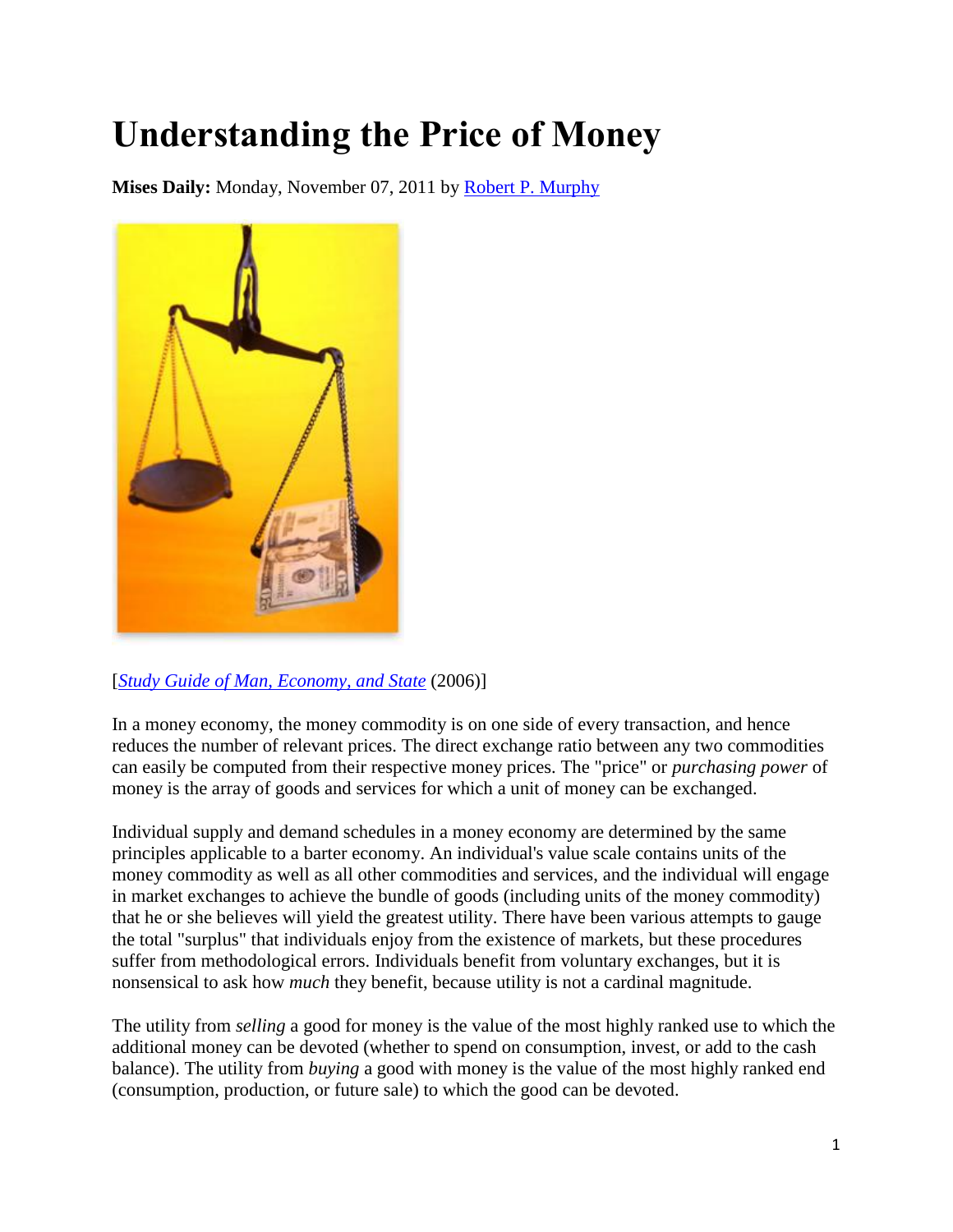Unlike the position of other goods, the economist must offer some explanation for the precise position of units of money on individuals' value scales. In short, the economist must explain, not only the relative prices of real goods, but also their absolute *nominal* (money) prices. For example, why aren't money prices double, or half, of what they in fact are?

To explain the current purchasing power of money (PPM), the economist relies on the current *anticipations* of the *future* PPM. That is, people right now give up other goods for units of money, because these people expect that these units of money will be exchangeable for other goods in the near future. The current anticipations of future PPM, in turn, are explained by people's memories of the prices of the immediate past, i.e., by the past PPM.

Ultimately, then, today's PPM is largely influenced by yesterday's PPM, and yesterday's PPM was in turn influenced by the day *before* yesterday's PPM, and so on. We push this explanation back until the moment when there were no media of exchange, and (what is now) the money commodity was valued solely for its direct use in consumption and/or production. (This is Mises's famous *regression theorem* or *money regression*.)

Durable goods yield a flow of *services* over time. The price of a service is the *rental* or *hire* price of the good and is determined by the marginal productivity or marginal utility of the service. The outright purchase price of a durable good is its *capitalized value,* and tends to equal the (discounted) present value of its total expected flow of future services.

---

## **THE INTEREST PROBLEM**

Eugen von Böhm-Bawerk's three-volume work, *Capital and Interest*[,\[1\]](http://mises.org/daily/1263#_ftn1) is a classic, both because of its brilliant analysis and its witty exposition. The first volume provides a history and critique of all preceding explanations of the "interest problem." For Böhm-Bawerk, the task of the interest theorist was to explain why a capitalist could regularly earn a net return on his financial assets, even though (unlike laborers) he apparently did nothing to "earn" this interest [income.](http://mises.org/daily/1263)[\[2\]](http://mises.org/daily/1263#_ftn2)

### BÖHM-BAWERK'S "AGIO THEORY"



Böhm-Bawerk's solution consisted of two steps. First, he framed the phenomenon of interest, not as a return to financial investments, but

rather as a premium, or agio, in intertemporal exchanges. For example, take the case of a tractor. Typically, a capitalist who invests in a tractor (either directly or by lending funds to a farmer) can earn an interest return on his investment; that is, he will have more real wealth after the tractor has been used to harvest crops than before. What Böhm-Bawerk realized was that this phenomemon—the growth in real financial wealth through investment in the tractor—relies on an apparent *undervaluation* of the tractor.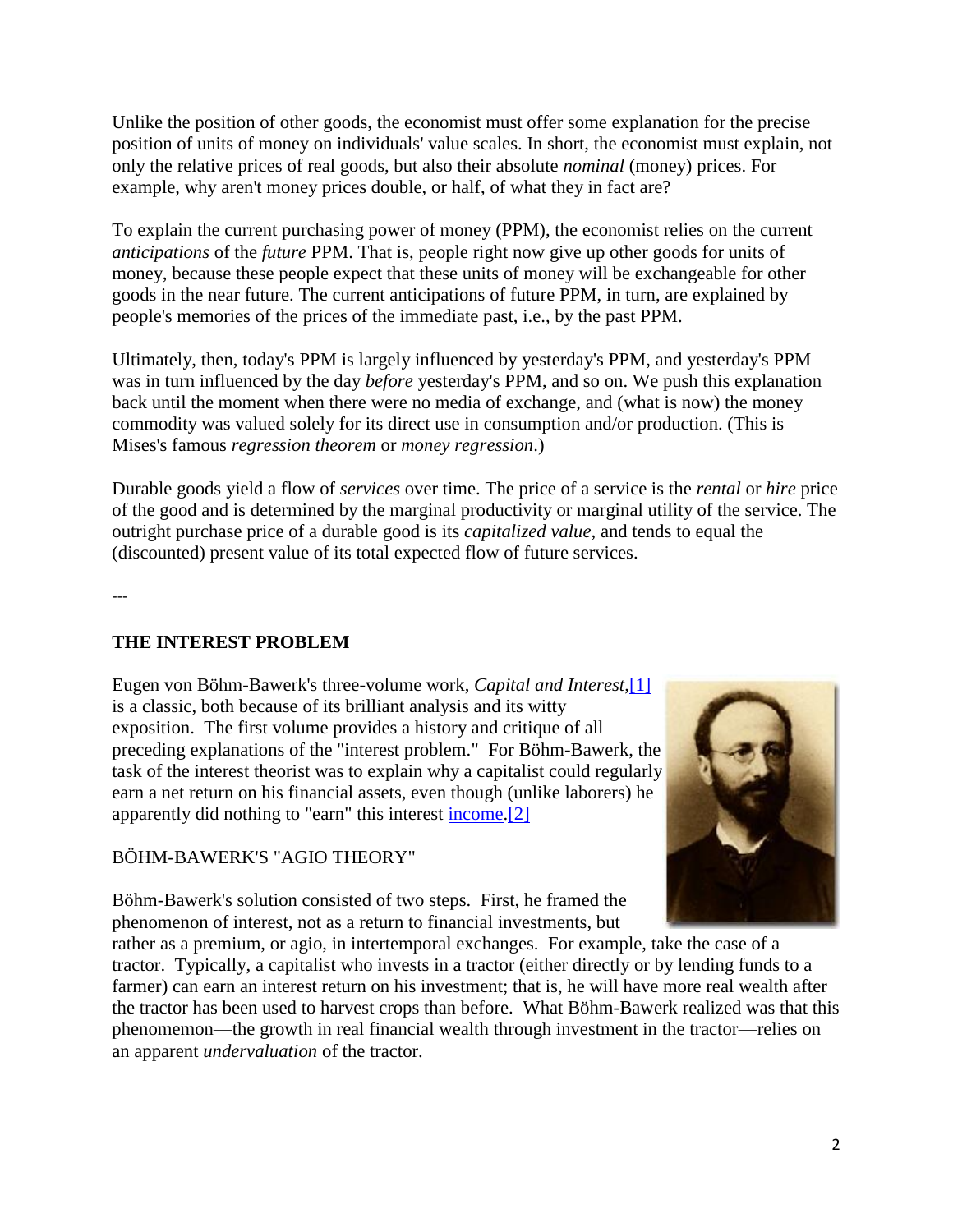To see this, suppose that the tractor is expected to yield an additional \$1,000 worth of revenue every year, and that it will last ten years (before being junked). Böhm-Bawerk argued that the only reason a capitalist could [earn money](http://mises.org/daily/1263) through ownership of the tractor is that its initial purchase price is *less* than \$10,000. Only in that case could an investor use an initial amount of financial wealth and turn it into a *greater* subsequent amount (ten years later).

Thus, Böhm-Bawerk had transformed his original question. Rather than asking, "Why do capitalists earn an effortless flow of interest income?" he could instead wonder, "Why is it that the initial purchase prices of capital goods systematically fall short of the future profits their use is expected to yield?"

The second [step](http://mises.org/daily/1263) in Böhm-Bawerk's solution was to make the claim that present goods are preferred to future goods. Generally speaking, a person values present apples, houses, etc. more than he values *claims* to such goods that cannot be redeemed until the future. In the case of our hypothetical tractor, its purchase price is denominated in *present* dollars, while it only [offers](http://mises.org/daily/1263) the hope of a stream of *future* dividends (of \$1,000 each year for ten years). Since no one would be willing to give \$10,000 now in exchange for a promise of \$1,000 payments for each of the next ten years, it naturally follows that no one would pay \$10,000 for our hypothetical tractor. Because of this fact—that present goods are worth more than future goods—the tractor can be purchased for less than \$10,000, and a capitalist can increase the market value of his wealth by *investing* in tractors (and waiting ten years).

## **THE "NAÏVE PRODUCTIVITY THEORY"**

Of particular interest to modern Austrians is Böhm-Bawerk's refutation of a popular, rival explanation for the phenomenon of interest. Many economists would argue that, in the case of our tractor, the reason a capitalist earns a net return on his wealth is that the tractor is *productive*: After all, a farmer can harvest more crops, year after year, with a tractor than without one, and so naturally (these economists believe) someone who buys a tractor can earn an income over time. More generally, such economists argue that borrowers are willing and able to pay interest because of the "productivity of capital."

Böhm-Bawerk brilliantly refuted this line of reasoning, which he referred to as the "naïve productivity theory" of interest:

I grant without ado that capital actually possesses the physical productivity ascribed to it, that is to say, that more goods can actually be produced with its help than without. I will also grant…that the greater amount of goods produced with the help of capital has higher value than the smaller amount of goods produced without it. But there is not one single feature in the whole set of circumstances to indicate that this greater amount of goods must be worth more *than the capital consumed in its production*. And that is the feature of the phenomenon of excess value which has to be explained. (I, p. 93, italics original)

We can understand Böhm-Bawerk's argument in terms of our tractor example. The "naïve productivity" theorist claims that the owner of a tractor earns a net return on his investment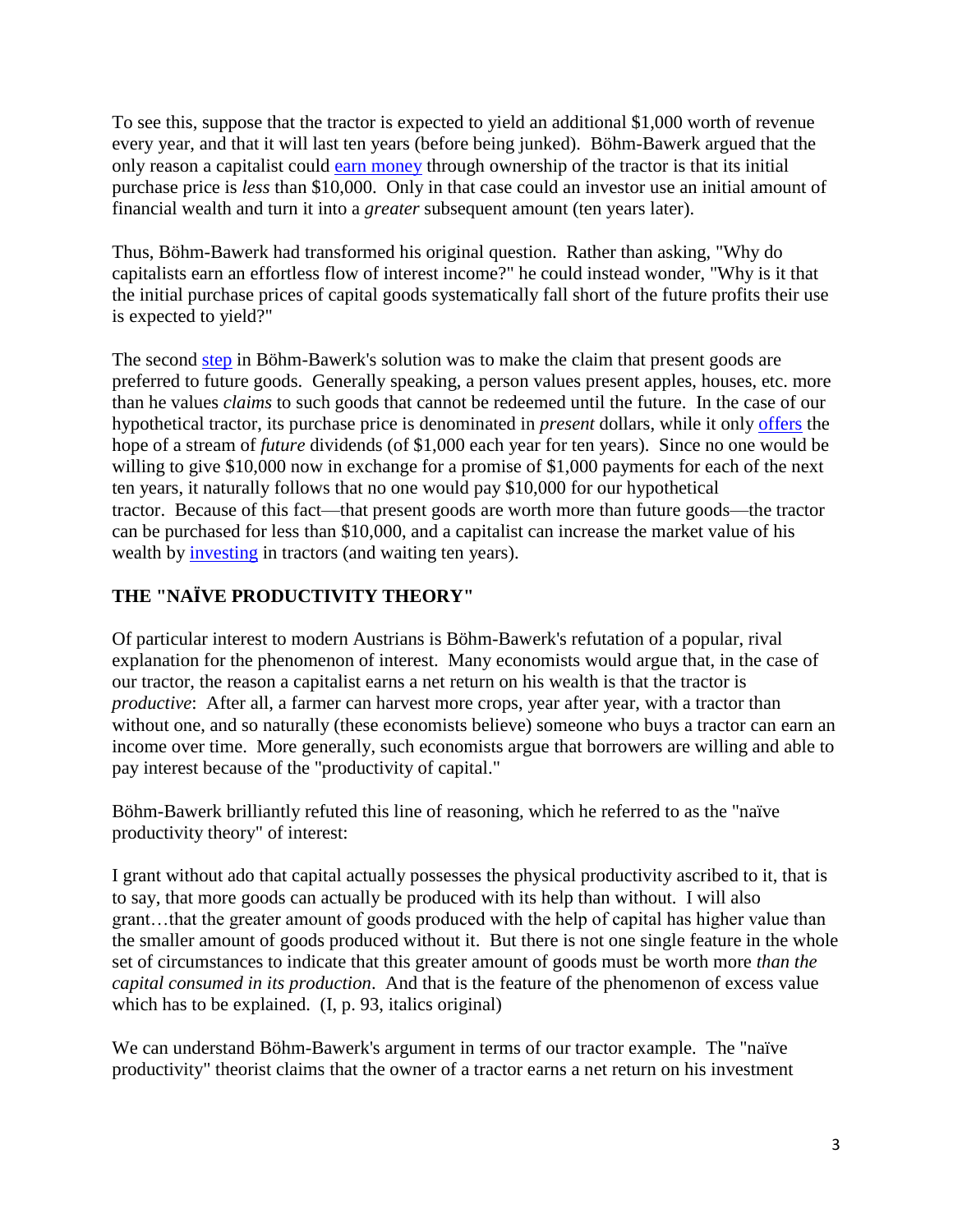because the tractor yields \$1,000 in marginal revenue each year of its life. So *this* explains (so thinks the naïve productivity theorist) the annual percentage return reaped by the capitalist.

But Böhm-Bawerk points out that this is only looking at one side of the matter. Yes, the productivity of the tractor explains why its owner enjoys \$1,000 per year in extra income; if he wished, the owner could rent out the tractor and charge up to \$1,000 per year for its services.

However, this flow of income will only represent a net return *on the original investment* if the original purchase price is *less* than \$10,000. For suppose that the tractor initially cost \$10,000. In that case, its owner would still receive \$1,000 per year for the ten years of the tractor's life, but at the end of the decade the capitalist would have recovered only his initial principal, \$10,000. In other words, the depreciation of the tractor would exactly offset the flow of dividends, so that the net rate of interest on the investment would be zero. Note that this is perfectly consistent with the fact that the tractor is productive, and so the tractor's productivity as such *cannot* be the explanation for a positive rate of interest.

### THE NEOCLASSICAL APPROACH

Modern mathematical economists, who explain economic phenomena through systems of simultaneous equations, are often bewildered by the Austrian stress on subjective intertemporal preferences—rather than capital productivity—when it comes to interest theory. Indeed, a standard condition in a typical mainstream model is

$$
r=f'(k),
$$

which denotes the fact that in equilibrium, the real rate of interest is equal to the marginal product of capital, i.e. the increment in output produced by an increment in the capital stock *k*.

On the face of it, the neoclassical approach seems to commit the very fallacy that Böhm-Bawerk pointed out over one hundred years ago: The mainstream economists seem to argue that the real rate of interest is directly proportional to (and in a sense "caused by") the extra output yielded by additional units of capital. So what's going on here? Do the mainstream models contain a logical error?

Actually, they do not. What has happened is that, because of their need for analytical simplicity, the mainstream models assume that the world has only one good. Consequently, *capital goods and consumption goods are the same thing*, and all of the difficulties in "Austrian" capital theory are assumed away.

We can see this most clearly by a simple example. In order to motivate their assumption of a single good serving as both capital and consumption, the neoclassicals might adopt a model in which sheep are the only good. In this fictitious world, people own stocks of sheep. They can choose to consume their sheep in the present, enjoying the current marginal utility of consumption, or they can postpone consumption (i.e. save their sheep) for a future period. If they choose the latter course, their stock of sheep will multiply (because of natural reproduction). If, say, the number of sheep doubles every year, then (the neoclassical would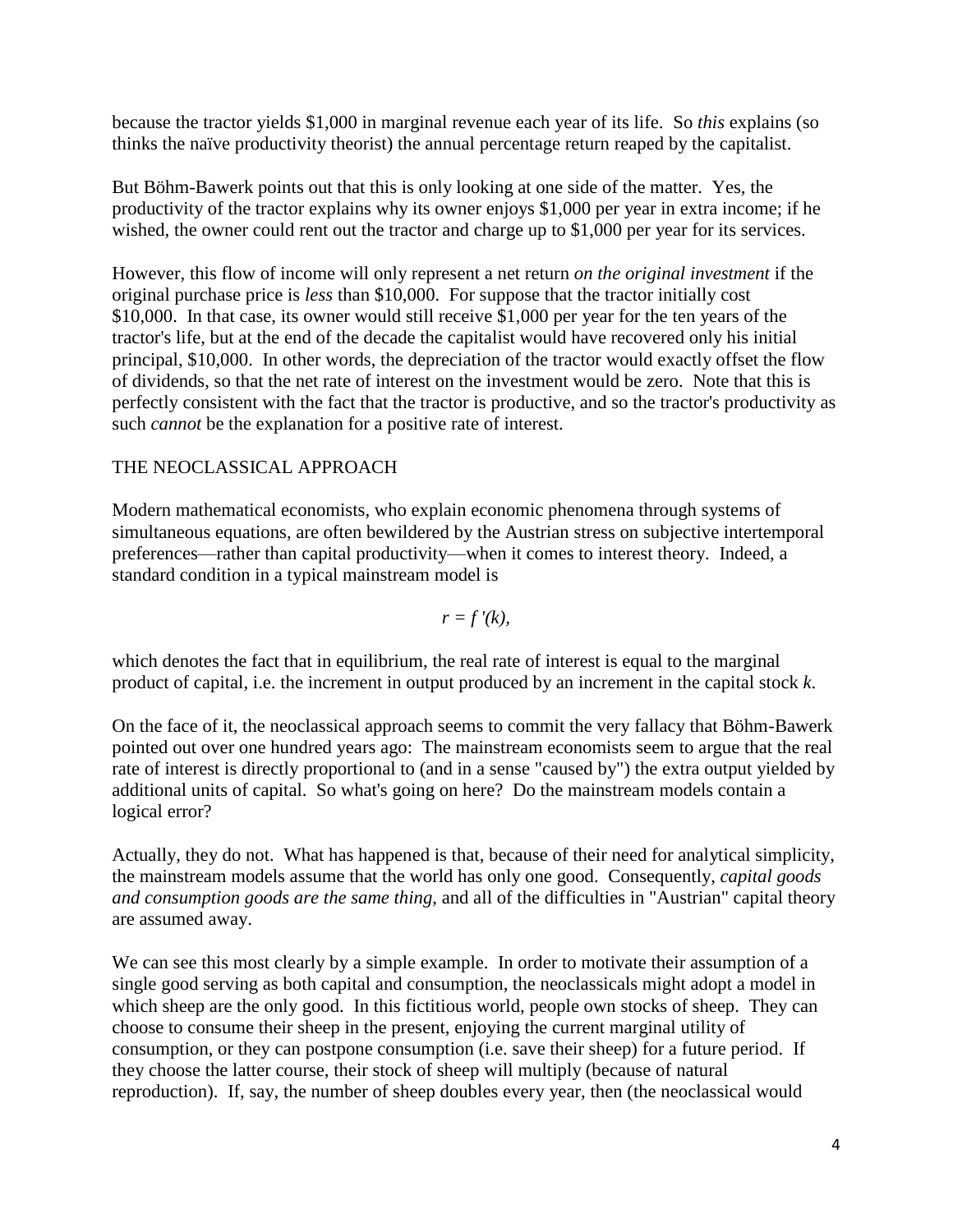argue) the equilibrium real rate of interest in this fictitious world must be 100 percent[.\[3\]](http://mises.org/daily/1263#_ftn3) It is through reasoning such as this that the mainstream economist believes that the "marginal product of capital" is linked to the equilibrium real rate of interest.

However, as I claimed above, this type of model assumes away the thorny issues in capital theory, which only the more sophisticated Austrian analysis attempts to handle. Recall that in our tractor example, the fatal flaw in the naïve productivity explanation was that it did not explain the initial purchase price, or market valuation, of the tractor, *in terms of dollars*. The tractor represents a claim on future dollars, but we cannot know the implicit interest rate on the investment until we know the *present* market value of the tractor *in terms of dollars.*

In contrast, consider the sheep example. In a fictitious world where sheep are the only good, the only measure of a person's real financial wealth is the number of sheep that he owns. In this simplified scenario, yes, if someone's stock of sheep physically doubles every year, then the market-clearing (real) interest rate must be 100 percent.

To put it another way: One sheep now represents a claim on an endless stream of future sheep. But unlike the tractor example, we do not here run into the Böhm-Bawerkian problem: The current market value of one present sheep, *in terms of sheep*, is always one! In the tractor case, physical facts alone could not tell us how many dollars would exchange for the capital good; the tractor might cost \$5,000, or \$10,000, or \$15,000. But in the case of the sheep, we *can* say what the real price of the capital good (sheep) in terms of its future consumption good (sheep) has to be: One sheep trades for one sheep. Thus, the incidental use of a one-good model has allowed the neoclassical to completely sidestep the "Austrian" problem $[4]$  of valuing the capital stock in terms of its eventual output of consumption goods.

### AUSTRIAN ANALYSIS STILL RELEVANT

I would like to conclude with a personal anecdote that illustrates the relevance of Böhm-Bawerk's critique. After I had reconciled the verbal logic of Böhm-Bawerk with the mathematical models of the mainstream, I wrote a first draft of one of my dissertation essays in which I explained away the apparent conflict by pointing out the tremendous importance of the mainstream's assumption of a single-good world. I handed in my draft to a renowned mainstream economist, just to make sure that I hadn't misunderstood neoclassical theory.

When I got my draft back, I was quite surprised to find that the professor had clipped a single piece of paper to the front. On it he had written something like, "This is the only interest theory that I, and just about everyone else, understand." Below he had drawn a simple diagram, with  $C(t)$  (i.e. consumption in period t) on the x-axis, and  $C(t+1)$  on the y-axis. There was a semicircle connecting the two axes, which denoted the production possibilities frontier (PPF) for present and future consumption through tractors.

The professor had drawn two dots on the PPF. The dot that was higher on the circle represented the tradeoff that was available through saving: By moving to the left on the x-axis, a person reduced current consumption in order to invest in tractors. By moving up on the y-axis, a person increased future consumption because of the marginal output of the tractors.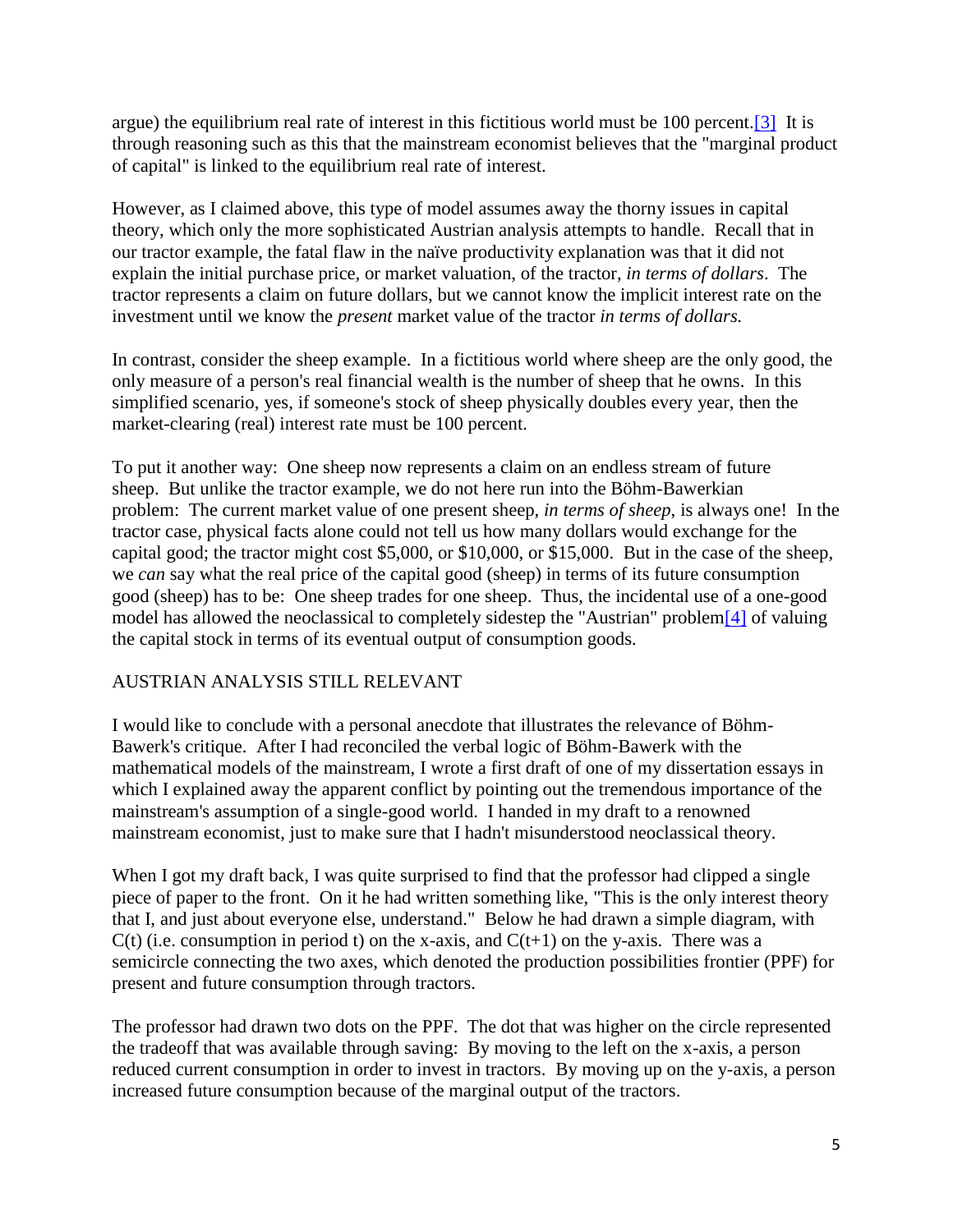And now the crucial step: Because of the shape of the PPF, and because he had chosen points on the right side of the curve, it turned out that the leftward shift in present consumption was smaller than the upward shift in future consumption. Therefore, my professor thought that this simple diagram had shown a technological cause of interest: Because of the productivity of tractors, my professor was claiming that a small reduction in present consumption would cause a great increase in future consumption, i.e. a positive rate of interest.

What was so frustrating about this diagram was not that it was wrong per se, but that it completely overlooked Böhm-Bawerk's critique! My professor had completely overlooked the problem of *pricing* the tractors! Yes, the technological facts allow us to say that a given increment in future consumption (i.e. the gap on the y-axis) will require the present investment in a definite number of tractors; this is an engineering problem that does not involve subjective preferences.

However, just because we know how many tractors we need to buy in the present, we do *not*  know how much such an investment will reduce our present consumption. In order to know this, we need to know the *market price* of tractors in terms of present consumption. By drawing the gap on the x-axis, my professor had just assumed that the tractors would cost less in terms of present consumption than their future output. In other words, my professor had assumed a positive rate of interest.

After several minutes of discussion, I finally got the professor to realize that he had been assuming away this difficulty. But he still refused to concede that physical facts alone could not explain a positive interest rate. No, instead he proclaimed: "Assume we can turn tractors into bananas one-for-one."

In conclusion, Böhm-Bawerk's critique of the naïve productivity theory was a brilliant leap forward for subjectivist economics. Unfortunately, its lessons are as relevant today as they were in the 1880s.

Robert Murphy is a summer fellow of the Mises Institute. **robert\_p\_murphy@yahoo.com** 

[\[1\]](http://mises.org/daily/1263#_ftnref1) Böhm-Bawerk, Eugen von. (1959 [1881]) *Capital and Interest* (3 vols. in 1), South Holland, IL: Libertarian Press.

[\[2\]](http://mises.org/daily/1263#_ftnref2) Specifically, Böhm-Bawerk wondered, "Whence and why does the capitalist receive this endless and effortless flow of wealth?" (I, p. 1, italics removed).

[\[3\]](http://mises.org/daily/1263#_ftnref3) No one would lend out 10 sheep today in exchange for 15 sheep next year, because the owner could simply hold on to his 10 sheep and allow them to double into 20 sheep next year through reproduction.

[\[4\]](http://mises.org/daily/1263#_ftnref4) Actually, one does not need to use verbal logic to see the problem. In the mathematical appendix to my dissertation (available here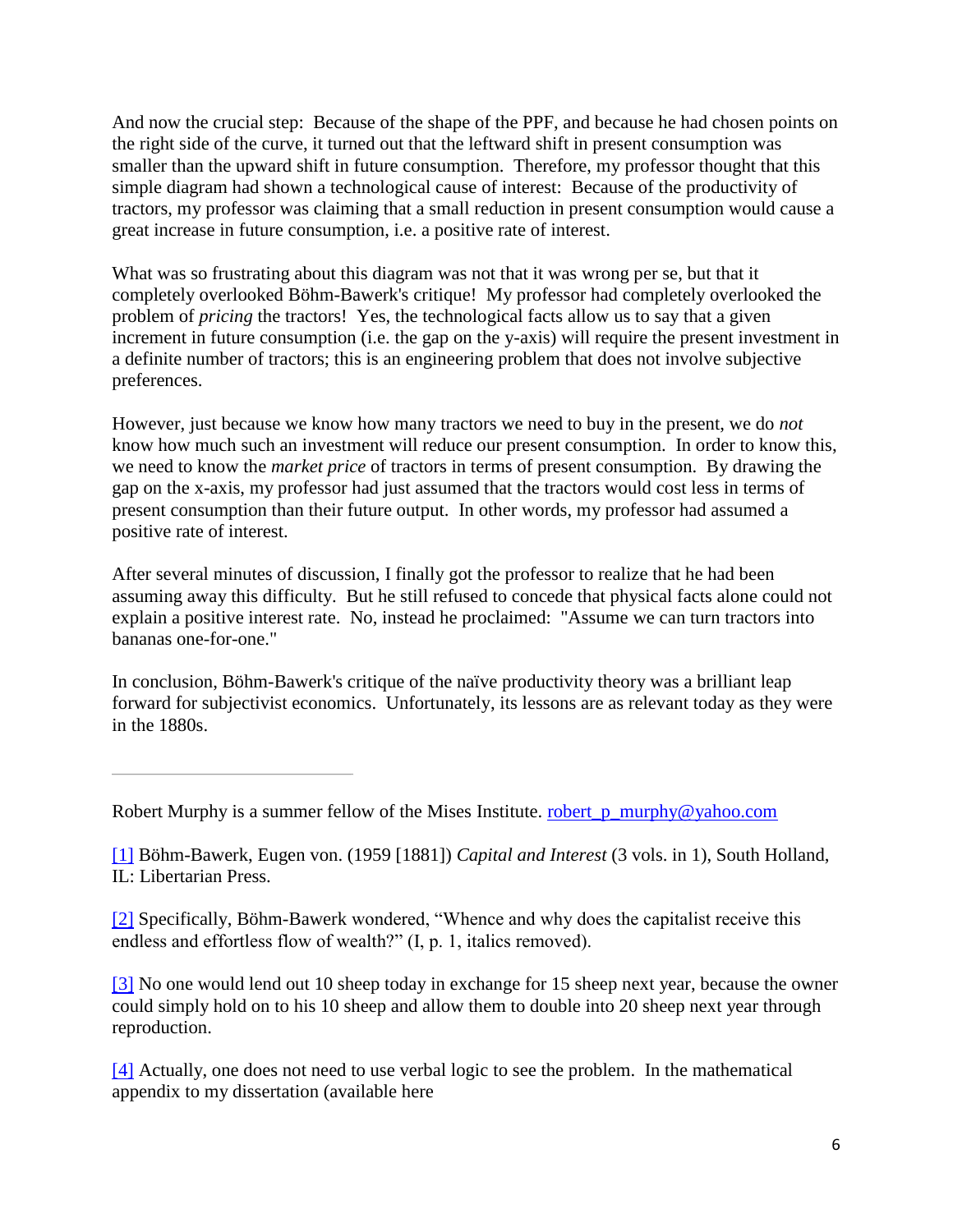<http://homepages.nyu.edu/~rpm213/files/Dissertation.pdf>), I develop a few general equilibrium models with two goods to illustrate Böhm-Bawerk's insight.

# **Final Utility: The Cornerstone of Austrian Theory**

**Mises Daily:** Friday, July 16, 2010 by [Eugen von Böhm-Bawerk](http://mises.org/daily/author/107/Eugen-von-BohmBawerk)

[This is an excerpt from an essay that was originally published in the *Annals of the American Academy of Political and Social Science*, volume 1 (1891).]



--

The province of the Austrian economists is theory in the strict sense of the word. They are of the opinion that the theoretical part of political economy needs to be thoroughly transformed. The most important and most famous doctrines of the classical economists are either no longer tenable at all or are tenable only after essential alterations and additions. In the conviction of the inadequacy of the classical political economy, the Austrian economists and the adherents of the historical school [agree.](http://mises.org/daily/4356/Final-Utility-The-Cornerstone-of-Austrian-Theory) But in regard to the final cause of the inadequacy, there is a fundamental difference of opinion that has led to a lively contention over methods.

The historical school believes the ultimate source of the errors of the classical economy to be the false method by which it was pursued. It was almost entirely abstract-deductive, and, in their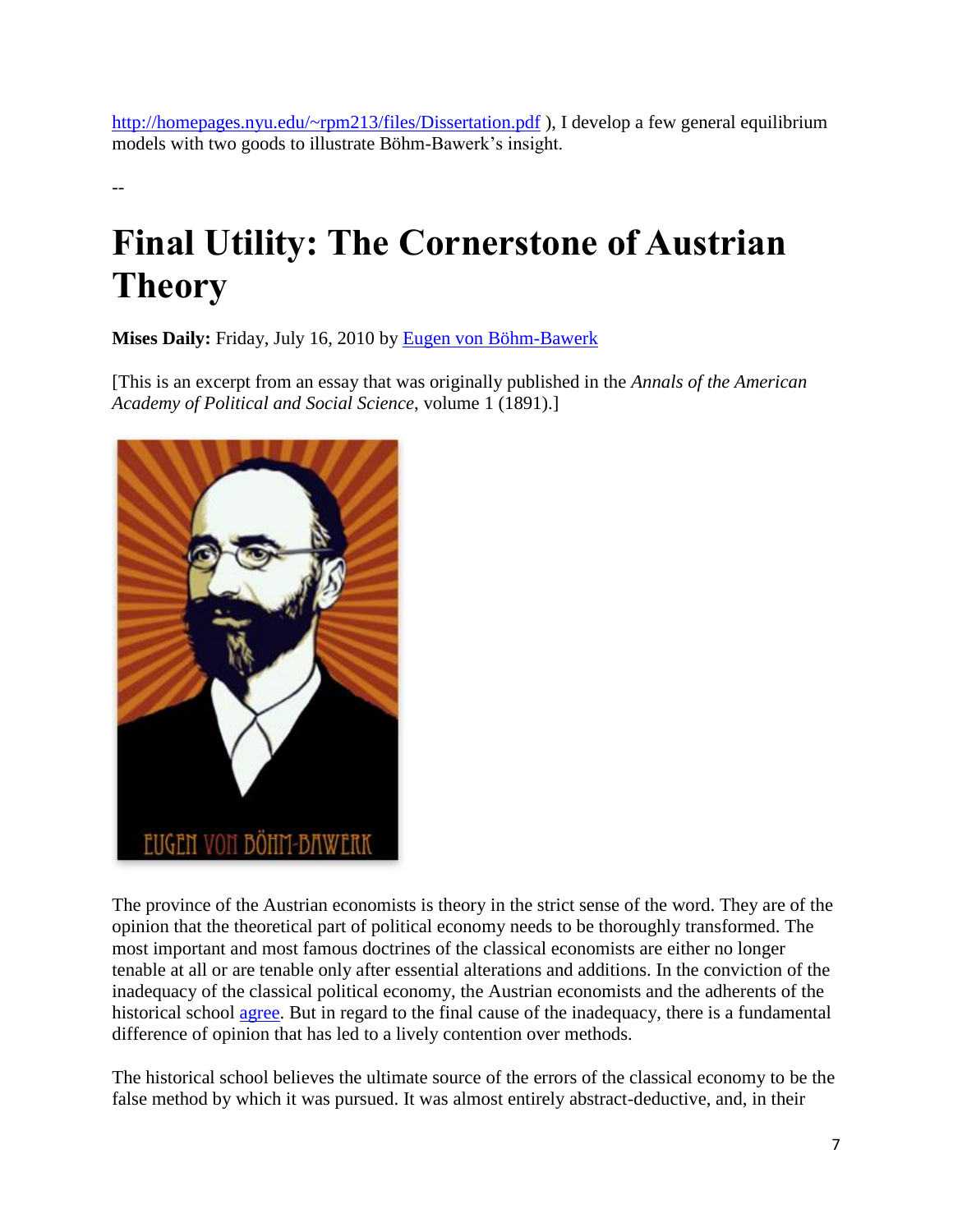opinion, political economy should be only, or at least chiefly, inductive. In order to accomplish the necessary reform of the science, we must change the method of investigation; we must abandon abstraction and set ourselves to collecting empirical material — devote ourselves to history and statistics.

The Austrians, on the contrary, are of the opinion that the errors of the classical economists were only, so to speak, the ordinary diseases of the childhood of the science. Political economy is even yet one of the youngest sciences, and it was still younger in the time of the classical economy, which, in spite of its name "classical," given, as the event proved, too soon, was only an incipient, embryonic science. It has never happened in any other case that the whole of a science was discovered, at the first attempt, even by the greatest genius; and so it is not surprising that the whole of political economy was not discovered, even by the classical school.

Their greatest fault was that they were forerunners; our greatest advantage is that we come after. We who are richer by the fruits of a century's research than were our predecessors, need not [work](http://mises.org/daily/4356/Final-Utility-The-Cornerstone-of-Austrian-Theory) by different methods, but simply work better than they. The historical school are certainly right in holding that our theories should be supported by as abundant empirical material as possible; but they are wrong in giving to the work of collection an abnormal preference, and in wishing either entirely to dispense with, or at least to push into the background, the use of abstract generalization. Without such generalization there can be no science at all.

Numerous works of the Austrian economists are devoted to this strife over methods[.\[1\]](http://mises.org/daily/4356/Final-Utility-The-Cornerstone-of-Austrian-Theory#note1) Among them the *Untersuchungen uber die Methode der Sozialwissenschaften*, by Carl Menger, stands first in its deep and exhaustive treatment of the problems involved. It should be noticed in this connection that the "exact," or, as I prefer to call it, the "isolating" method recommended by Menger, together with the "empirico-realistic" method, is by no means purely speculative or unempirical, but, on the contrary, seeks and always finds its foundation in experience.

"The [idea](http://mises.org/daily/4356/Final-Utility-The-Cornerstone-of-Austrian-Theory) of final utility is to the expert the open sesame, as it were, by which he unlocks the most complicated phenomena of economic life and solves the hardest problems of the science."

But although the strife of methods, perhaps more than anything else, has drawn attention to the Austrian economists, I prefer to regard it as an unimportant episode of their activity. The matter of importance to them was, and is, the reform of positive theory. It is only because they found themselves disturbed in their peaceful and fruitful labors by the attacks of the historical school, that they, like the farmer on the frontier who holds the plow with one hand and the sword with the other, have been constrained, almost against their will, to spend part of their time and strength in defensive polemics and in the solution of the problems of method forced upon them.

What, now, are the peculiar features that the Austrian School presents in the domain of positive theory?

Their researches take their direction from the theory of value, the cornerstone being the wellknown theory of final utility. This theory can be condensed into three unusually simple propositions. The value of goods is measured by the importance of the want whose satisfaction is dependent upon the possession of the goods. Which satisfaction is the dependent one can be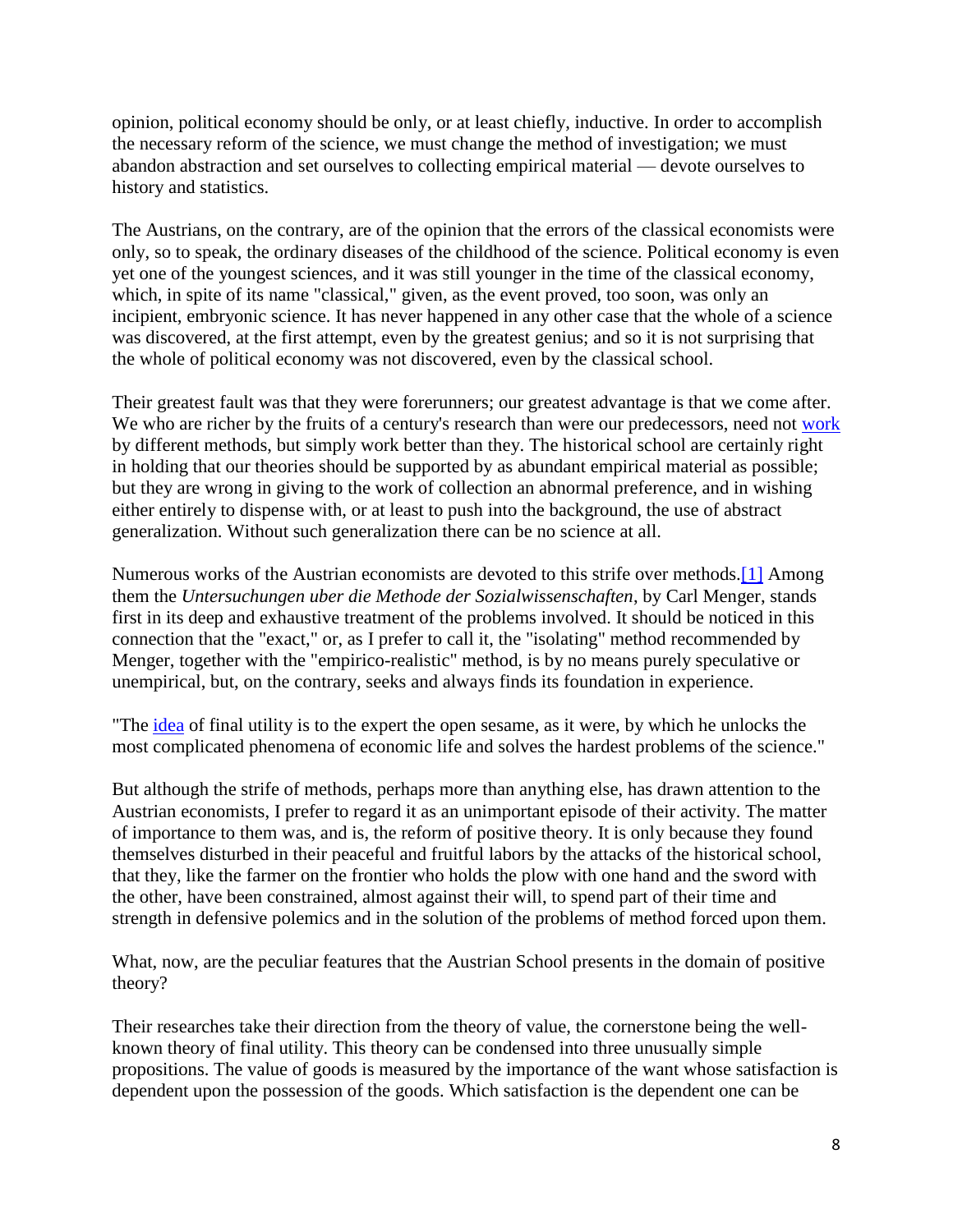determined very simply and infallibly by considering which want would be unsatisfied if the goods whose value is to be determined were not in possession. And again, it is evident that the dependent satisfaction is not that satisfaction for the purpose of which the goods are actually used, but it is the least important of all the satisfactions that the total possessions of the individual can procure.

Why? Because, according to very simple and unquestionably established prudential considerations of practical life, we are always careful to shift to the least-sensitive point an injury to well being that comes through loss of property. If we lose property that has been devoted to the satisfaction of a more important want, we do not sacrifice the satisfaction of this want, but simply withdraw other property that had been devoted to a less important satisfaction and put it in place of that which was lost. The loss thus falls upon the lesser utility, or — since we naturally give up the least important of all our satisfactions — upon the "final utility."

Suppose a peasant have three sacks of corn: the first, A, for his support; the second, B, for seed; the third, C, for fattening poultry. Suppose sack A was destroyed by fire. Will the peasant on that account starve? Certainly not. Or will he leave his field unsown? Certainly not. He will simply shift the loss to the least sensitive point. He will bake his bread from sack C, and consequently fatten no poultry. What is, therefore, really dependent upon the burning or not burning of sack A is only the use of the least important unit that may be substituted for it, or, as we call it, the final utility.

As is well known, the fundamental principle of this theory of the Austrian School is shared by certain other economists. A German economist, Gossen, had enunciated it in a book of his that appeared in 1854, but at that time it attracted not the slightest attention[.\[2\]](http://mises.org/daily/4356/Final-Utility-The-Cornerstone-of-Austrian-Theory#note2) Somewhat later, the same principle was almost simultaneously discovered in three different countries, by three economists who knew nothing of one another and nothing of Gossen — by the Englishman W.S. Jevons[,\[3\]](http://mises.org/daily/4356/Final-Utility-The-Cornerstone-of-Austrian-Theory#note3) by Carl Menger, the founder of the Austrian School[,\[4\]](http://mises.org/daily/4356/Final-Utility-The-Cornerstone-of-Austrian-Theory#note4) and by the Swiss Walras[.\[5\]](http://mises.org/daily/4356/Final-Utility-The-Cornerstone-of-Austrian-Theory#note5) Professor J.B. Clark, too, an American investigator, came very near the same idea.<sup>[6]</sup>

But the direction in which I believe the Austrians have outstripped their rivals is the use they have made of the fundamental idea in the subsequent construction of economic theory. The idea of final utility is to the expert the open sesame, as it were, by which he unlocks the most complicated phenomena of economic life and solves the hardest problems of the science. In this art of explication lies, as it seems to me, the peculiar strength and the characteristic significance of the Austrian School.

Eugen von Böhm-Bawerk, Austrian economist at the University of Vienna, and Austrian finance minister, made the modern intertemporal theory of interest rates possible in his work *Capital and Interest*. His second book in this series of two, *The Positive Theory of Capital*, continued on to study the accumulation and influences of capital, proposing an average period of production. This work on capital stood in contrast to the contemporaneous work of John Bates Clark on the marginal productivity of capital, and set off a great debate in economics. Although marginal productivity theory proved more accurate, Böhm-Bawerk's highlighting the importance of thinking clearly about interest rates and their intertemporal nature permanently changed economic theory. In the process, he also helped highlight errors in the economic foundations of